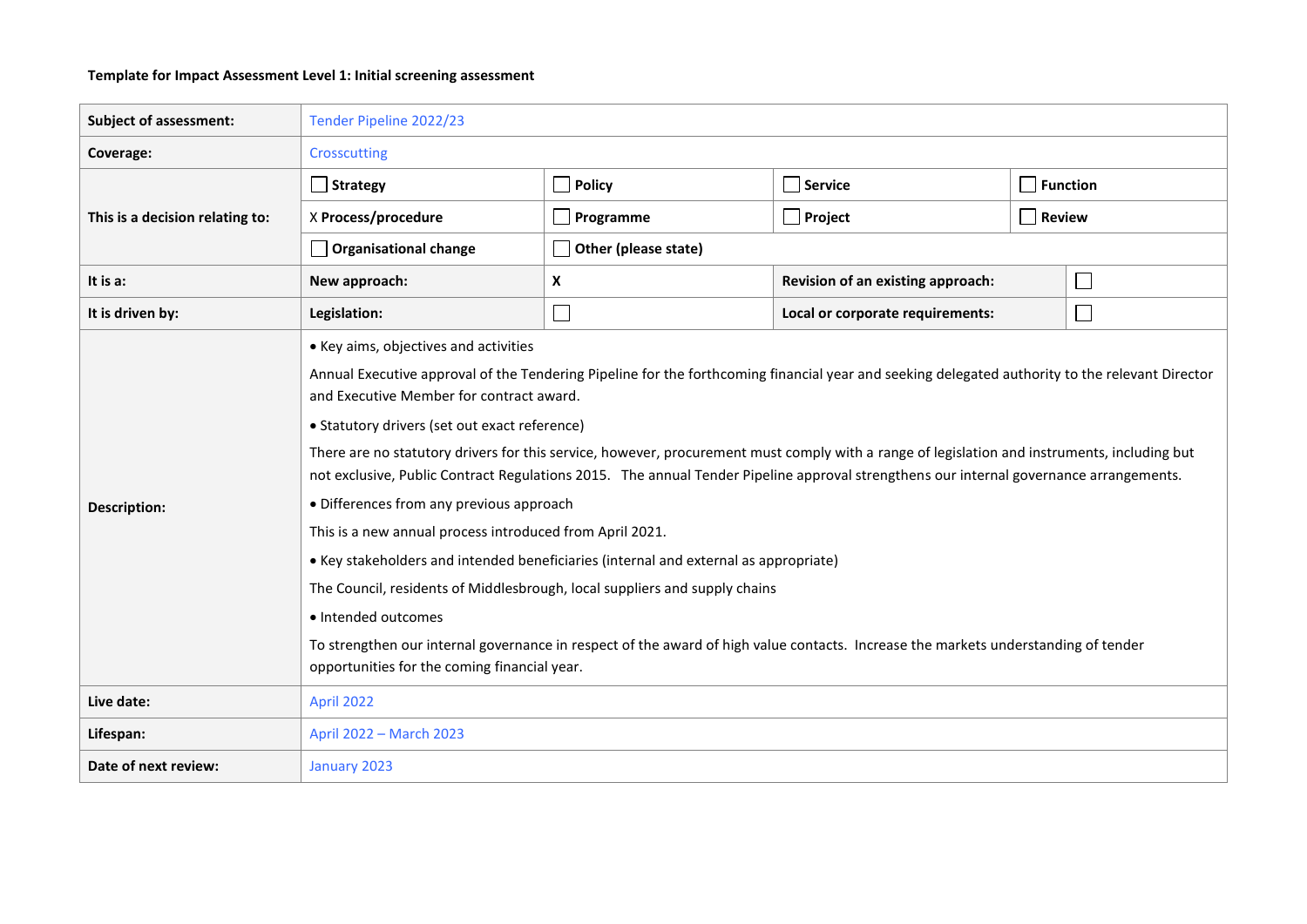| <b>Screening questions</b>                                                                                          |           |            |                  | Evidence                                                                                                                                                                                                                                                                                                                                                                                                                                                                                                                                                                                                                                                             |
|---------------------------------------------------------------------------------------------------------------------|-----------|------------|------------------|----------------------------------------------------------------------------------------------------------------------------------------------------------------------------------------------------------------------------------------------------------------------------------------------------------------------------------------------------------------------------------------------------------------------------------------------------------------------------------------------------------------------------------------------------------------------------------------------------------------------------------------------------------------------|
|                                                                                                                     | <b>No</b> | <b>Yes</b> | <b>Uncertain</b> |                                                                                                                                                                                                                                                                                                                                                                                                                                                                                                                                                                                                                                                                      |
| Human Rights<br>Could the decision impact negatively on individual Human Rights as enshrined in UK<br>legislation?* | x         |            |                  | The approval from Executive of the tender<br>pipeline for 2022/23 and delegated responsibility<br>to the relevant Director for contract award will<br>ensure that the Council is being fair, open and<br>transparent in all its formal tendering activity. It<br>is not envisioned that this Tender Pipeline<br>approval would negatively impact on individual<br>Human Rights as enshrined in UK Legislation.<br>Evidence includes analysis of performance against<br>legislative requirements. E-tendering portal used<br>to publish tenders and all suppliers are directed<br>and encouraged to register on the portal which<br>provides (this is free of charge) |

1

<sup>\*</sup> Consult the Impact Assessment further guidance appendix for details on the issues covered by each of theses broad questions prior to completion.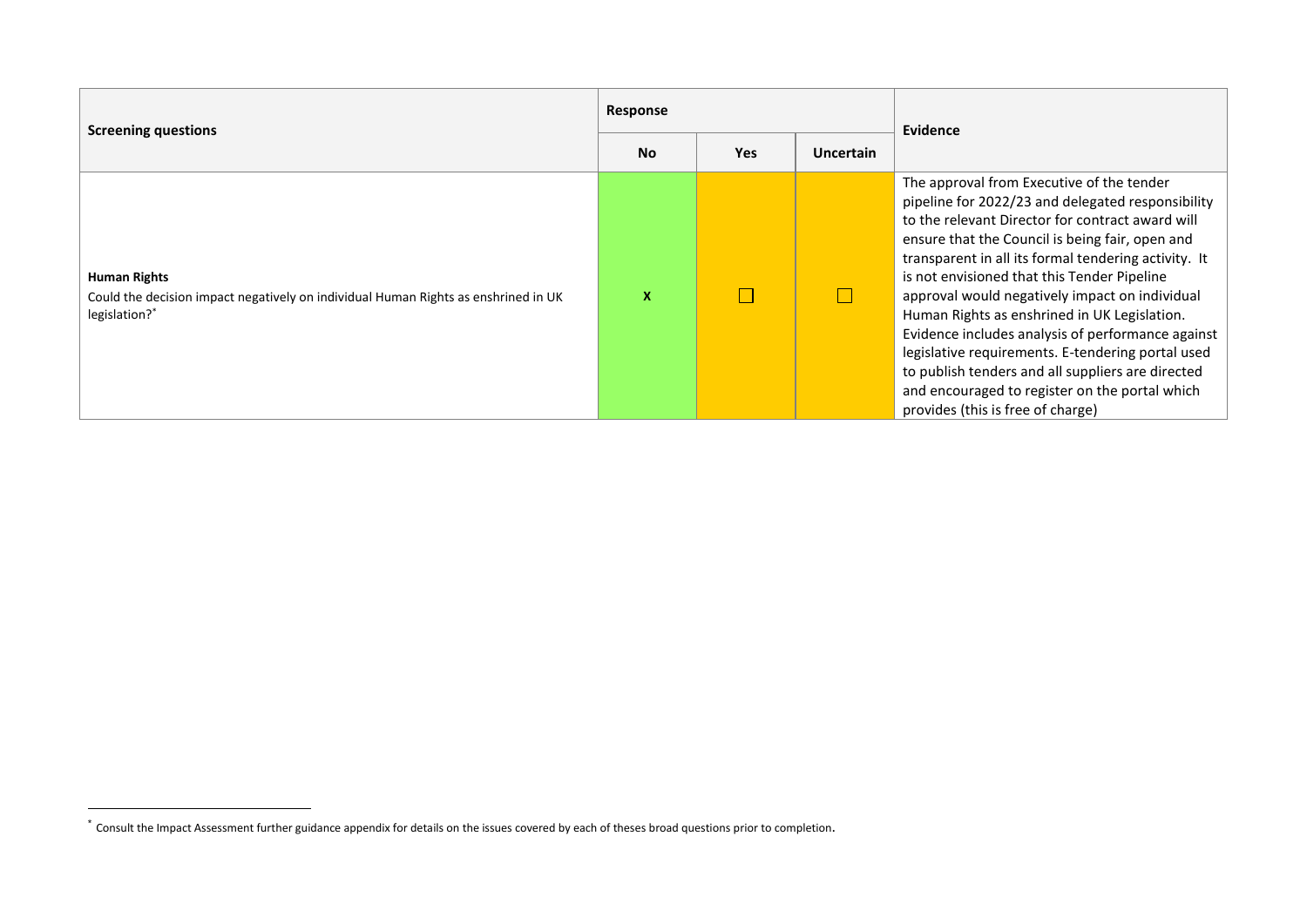| <b>Screening questions</b>                                                                                                                                                                                                                    | Response     |  |        | Evidence                                                                                                                                                                                                                                                                                                                                                                                                                                                                                                                                                                                                                                                                                                                                                                                                                                                                                                                                                                                                                                                                                                                                                                                                                                                                                                                                                                                                                                                                                                                                                                                                                                                                                                                                                                                                      |
|-----------------------------------------------------------------------------------------------------------------------------------------------------------------------------------------------------------------------------------------------|--------------|--|--------|---------------------------------------------------------------------------------------------------------------------------------------------------------------------------------------------------------------------------------------------------------------------------------------------------------------------------------------------------------------------------------------------------------------------------------------------------------------------------------------------------------------------------------------------------------------------------------------------------------------------------------------------------------------------------------------------------------------------------------------------------------------------------------------------------------------------------------------------------------------------------------------------------------------------------------------------------------------------------------------------------------------------------------------------------------------------------------------------------------------------------------------------------------------------------------------------------------------------------------------------------------------------------------------------------------------------------------------------------------------------------------------------------------------------------------------------------------------------------------------------------------------------------------------------------------------------------------------------------------------------------------------------------------------------------------------------------------------------------------------------------------------------------------------------------------------|
| <b>Equality</b><br>Could the decision result in adverse differential impacts on groups or individuals with<br>characteristics protected in UK equality law? Could the decision impact differently on<br>other commonly disadvantaged groups?* | $\mathbf{x}$ |  | $\Box$ | The Public Sector Equality Duty (PSED) requires<br>that when exercising its functions the Councils<br>must have due regard to the need to:- • eliminate<br>discrimination, harassment, victimisation and any<br>other conduct that is prohibited by or under this<br>Act; • advance equality of opportunity between<br>persons who share a relevant protected<br>characteristic and persons who do not share it;<br>and • foster good relations between persons who<br>share a relevant protected characteristic and<br>persons who do not share it. In having due regard<br>to the need to advance equality of opportunity,<br>the Council must consider, as part of a single<br>equality duty: • removing or minimising<br>disadvantages suffered by persons who share a<br>relevant protected characteristic that are<br>connected to that characteristic; • taking steps to<br>meet the needs of persons who share a relevant<br>protected characteristic that are different from<br>the needs of people who do not share it; and •<br>encouraging people who share a protected<br>characteristic to participate in public life or in any<br>other activity in which participation is low. The<br>Tender Pipeline 2022/23 is in place to ensure that<br>the Council is fair, open and transparent in all its<br>tendering activity. The Tender Pipeline will ensure<br>fair access to procurement opportunities for all.<br>There are no concerns that these changes could<br>result in adverse differential impacts on groups or<br>individuals. Evidence includes analysis of<br>performance against legislative requirements. E-<br>tendering portal used to publish tenders and all<br>suppliers are directed and encouraged to register<br>on the portal which provides (this is free of<br>charge). |